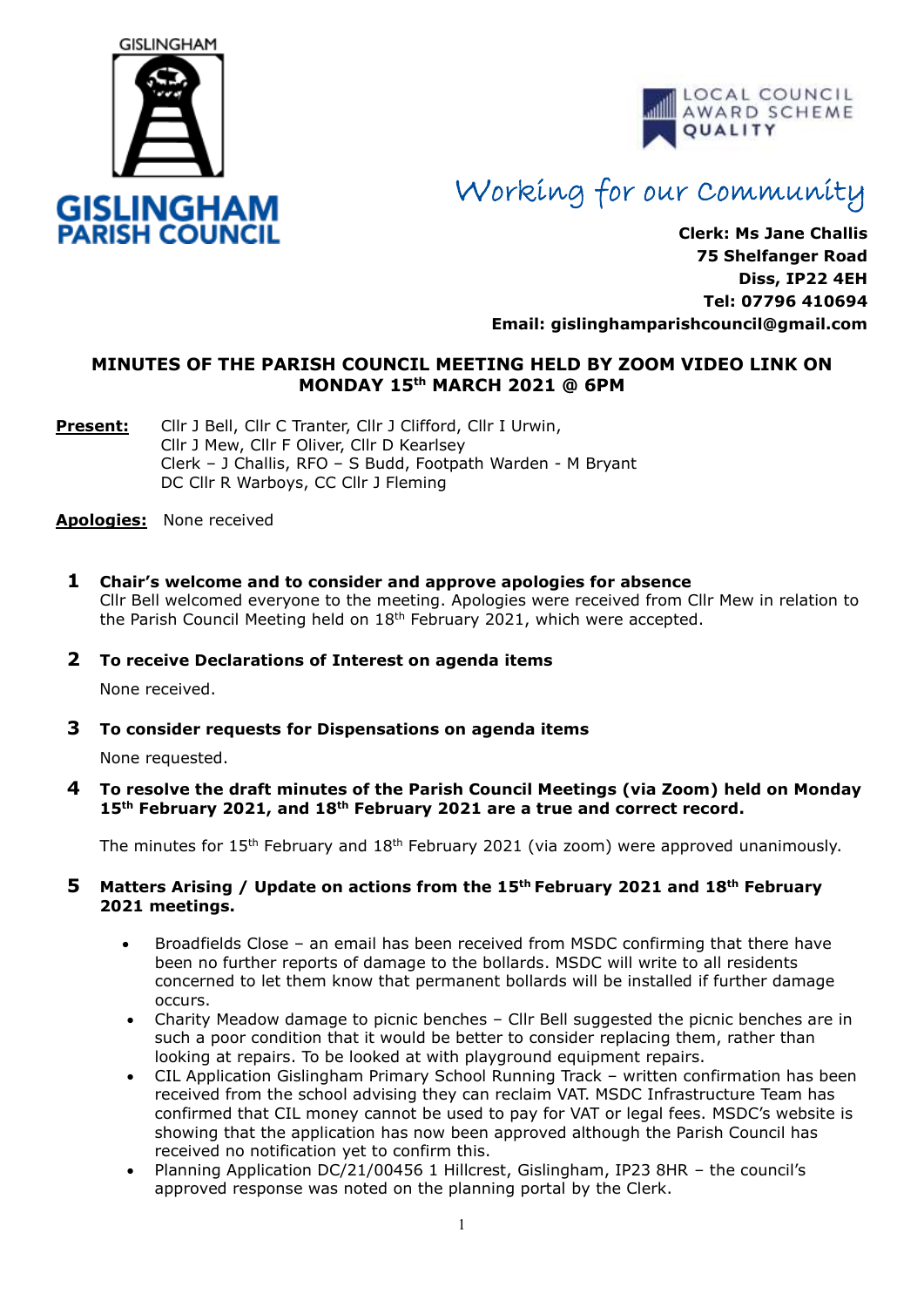- Planning Application DC/21/00771 Bowmans Barn, Back Street, Gislingham, IP23 8JH the council's approved response was noted on the planning portal by the Clerk.
- Grass Cutting Tenders The Clerk has confirmed to MSDC that the council wishes to go ahead with their tender and is awaiting receipt of their R/A SSOW and liability insurance documentation.

#### **ACTION**

- **Clerk to ask MSDC for confirmation that the CIL Application from Gislingham Primary School for the Running Track has been approved.**
- **Clerk to confirm how the Parish Council proceeds with their contribution towards the Running Track if the application is confirmed by MSDC as approved.**

6:09pm Cllr F Oliver joined the meeting.

## **6 Report from County Councillor**

CC Cllr J Fleming read out her report, a copy of which can be found as an addendum at the end of the minutes.

 CC Cllr Fleming advised Councillors that when lockdown (due to Covid-19) is lifted a visit to a recycling centre could be arranged.

6:14pm CC Cllr J Fleming left the meeting.

## **7 Report from District Councillor**

DC Cllr R Warboys read out his report, a copy of which can be found as an addendum at the end of the minutes.

 Cllr Urwin brought up the subject of buses. DC Cllr Warboys advised he would send a link to Cllr Urwin relating to the future of the bus route in Gislingham.

Cllr Bell suggested moving the order of the Agenda so the Footpath Warden's Report was next as Mr Bryant had advised he needed to leave the meeting early. Approved unanimously.

#### **8 Footpath Warden's Report**

Mr Bryant read out his report, a copy of which can be found as an addendum at the end of the minutes.

On behalf of the Parish Council Cllr Bell expressed their thanks to Mr Bryant for all his hard work in maintaining the footpaths in the village.

6:36 Mr Bryant left the meeting

## **9 Public Participation Session (15 minutes set aside)**

No members of the public present.

## **10 Chair's Report**

- 'Conversation about speeding' Forum Cllr Bell attended this webinar organised by SALC and will arrange for the recording to be forwarded to councillors.
- Speed Watch is potentially starting again from March 29<sup>th</sup> when the current Covi-19 restrictions change.
- The chair thanked the Clerk and RFO for all their hard work in preparing for Year End, Financial Regulations, Standing Orders, Internal Audit and updating Policies and the Asset Register (items 12,19,20,21,22,23).

## **ACTION Clerk to forward speeding webinar to councillors.**

6:41pm Cllr Kearsley joined the meeting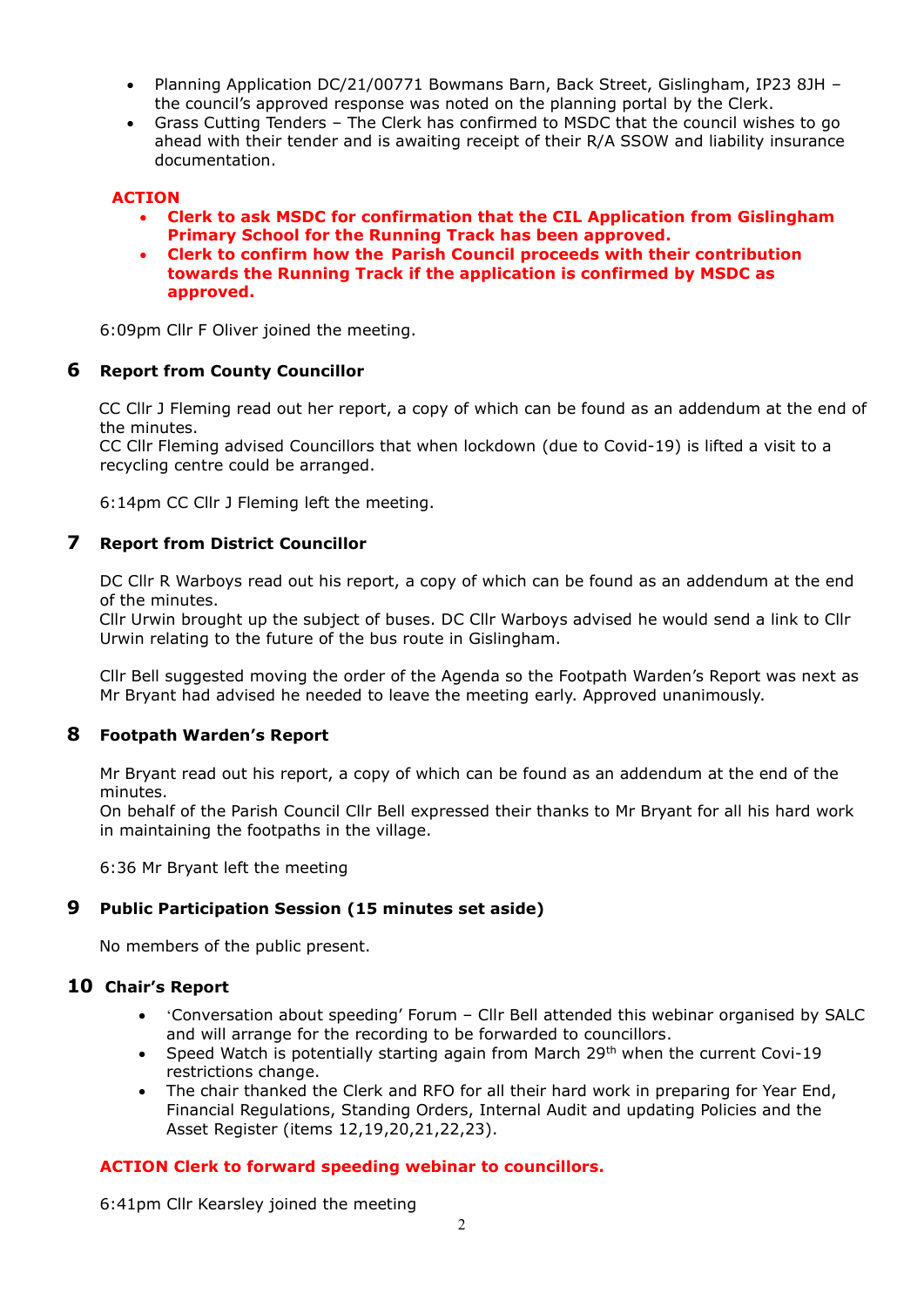## **11 Clerk's Report**

- The grass cutting contractor is yet to view the damage to picnic benches, however as mentioned by Cllr Bell on agenda item 5, it may now be preferable to replace the benches entirely. This will be looked at with the play equipment repairs.
- Provider to empty refuse bin on Charity Meadow this is ongoing.
- Website work to the website is ongoing
- Missing Gislingham sign Burgate Road Report no. 00302219 appears to have been closed without any action being taken, therefore a new report has had to be logged ref 00312530.
- Charity Meadow Play Equipment Repairs two of the suppliers approached for estimates requested site visits which were kindly accommodated by Cllr Urwin. Both estimates have been received, the first for **£16,747.00** plus VAT, the second for **£19,978.00** plus VAT. We are still awaiting the third supplier's quotation. Cllr Urwin confirmed that both suppliers said the play area would need to be closed for 7 days whilst the work was carried out.

Cllr Bell queried whether CIL money could be used to pay for the repairs. DC Cllr Warboys advised confirming this with MSDC. Cllr Tranter suggested looking at the possibility of other grants which may be available to cover this type of expenditure.

• The new dog waste and litter bins have now been ordered.

#### **ACTION**

- **Clerk to look at new picnic benches alongside playground equipment repairs.**
- **Clerk to forward third quotation for playground repairs to councillors once received**
- **Clerk to ask MSDC whether CIL money can be used to pay for the playground repairs**
- **Clerk to investigate grants for playground equipment repairs.**
- **Clerk to investigate contractor to fit new bins to existing posts/concrete bases.**

## **12 RFO's Report**

- The RFO sent a summary of the Reserves, and Receipts and Payments as of 29/01/21 to Councillors before the meeting.
- The RFO confirmed she has attended two training courses arranged by SALC regarding end of year accounting and preparing for audit.
- Internal Audit the RFO suggested T Brown or SALC to carry out the internal audit for year end March 2021. After discussing it was agreed to use T Brown who carried out last year's audit as there would be a conflict of interest with SALC due to them providing payroll services within this financial year.
- Internet Banking Policy Prepared by the RFO and circulated to councillors in advance of the meeting. This is a new policy required as the Council has now approved the use of internet banking. Approved unanimously with 1 abstention.
- Reserves Policy Prepared by the RFO and circulated to councillors in advance of the meeting. Approved unanimously with 1 abstention.
- Asset Register Prepared by the Clerk/RFO and circulated to councillors in advance of the meeting. Approved unanimously with 1 abstention.

## **ACTION**

- **RFO to instruct T Brown internal auditor.**
- **Clerk to add policies to website.**

## **13 Neighbourhood Watch Report**

Nothing to report.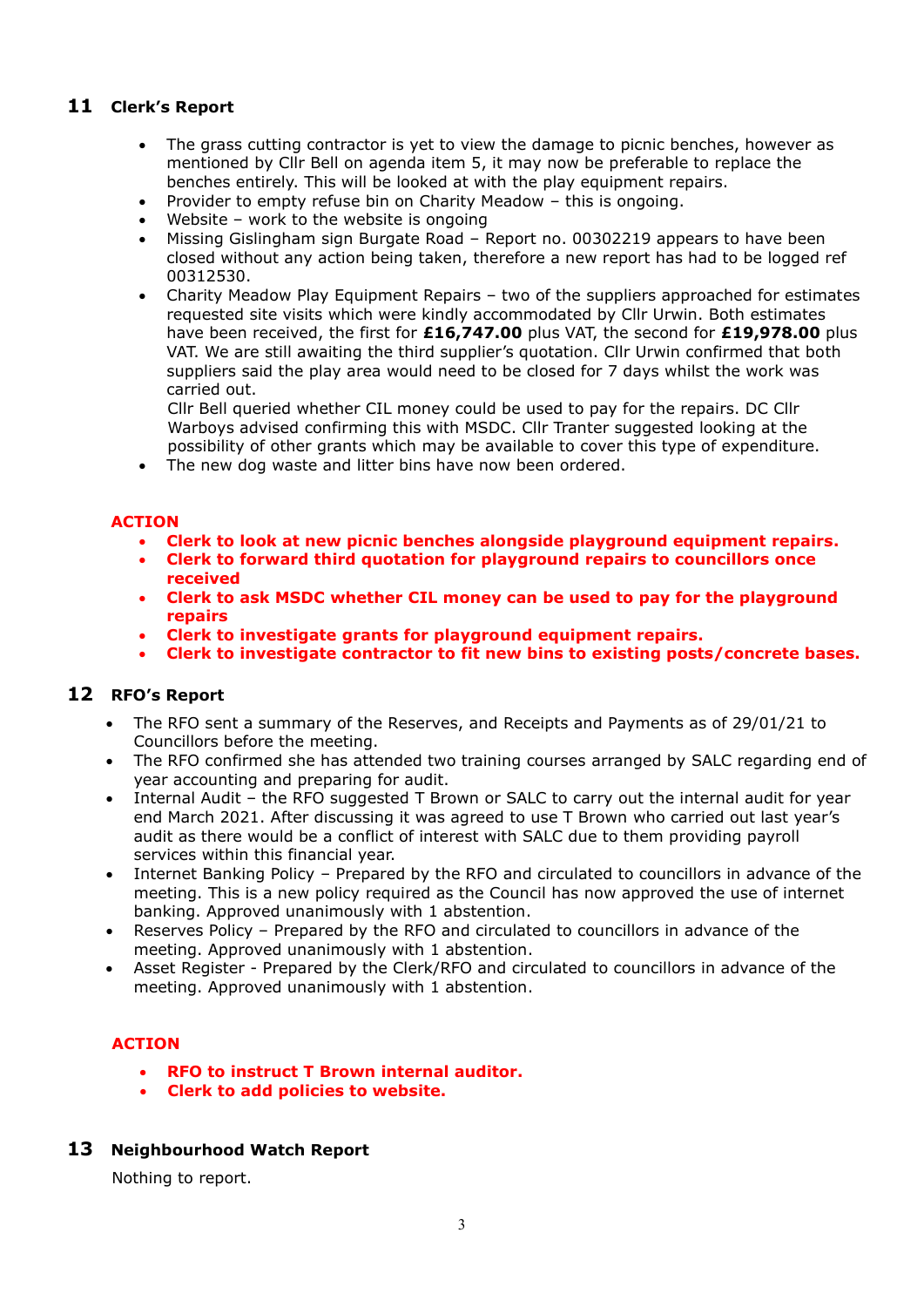## **14 SID (Speed Indicator Device) Report**

Apologies were received from Mr Wells for not sending the SID report. It will be forwarded to Councillors and added as an addendum to the minutes once received.

#### **15 Grant and Donation Requests**

• Gislingham Playgroup

After discussing the request it was agreed unanimously to award a donation of £100.00.

#### **ACTION Clerk to confirm award to Gislingham Playgroup and request their bank details.**

#### **16 Planning DC/21/00900 – Dormouse Cottage, Mellis Road, Gislingham, IP23 8UR**

Councillors discussed this application and agreed that they did not have any objections to the application. The following response was agreed and added to the planning portal immediately after the meeting by the Clerk.

*Gislingham Parish Council have no objection to this application but note the Tree Preservation Order attached to the trees, and request that pruning is kept to an absolute minimum in order to protect the trees and ensure they can continue to act as a carbon sink and provide a habitat for wildlife. We request that any pruning be done at a time when it will not affect the nesting season for birds.*

#### **ACTION Clerk to note comment and no objection stance on the MSDC Planning Portal.**

## **17 Dog Bin Requests**

The Clerk advised that four separate requests from residents have been received for new dog bin locations in the village.

- Bridle path off Burgate Road
- Bridle path on Back Street
- Lovell estate (additional bin)
- Junction by the church

The clerk has obtained six dog fouling warning signs from MSDC Environmental Protection Team as highlighted on one of the requests. After discussing it was agreed to ask the Footpath Warden for his advice on where to locate the warning signs, and to carry the requests over to the next agenda for further discussion.

#### **ACTION**

- **Clerk to speak with Mr Bryant the Footpath Warden regarding locations for the warning signs.**
- **Clerk to include dog bin requests on April Agenda.**

#### **18 Charity Meadow**

- **Damage**
- **CCTV**
- **Signage**

Cllr Urwin advised that whilst inspecting the play area he discovered further damage to equipment including the slide. Cllr Bell confirmed that as it had previously been agreed at the August 2020 meeting, she had asked the Clerk to obtain quotations for CCTV. After a discussion it was agreed unanimously with one abstention to accelerate moving forward with the CCTV. Cllr Clifford has sent draft wording for signage to Councillors but after discussing it was agreed to wait until CCTV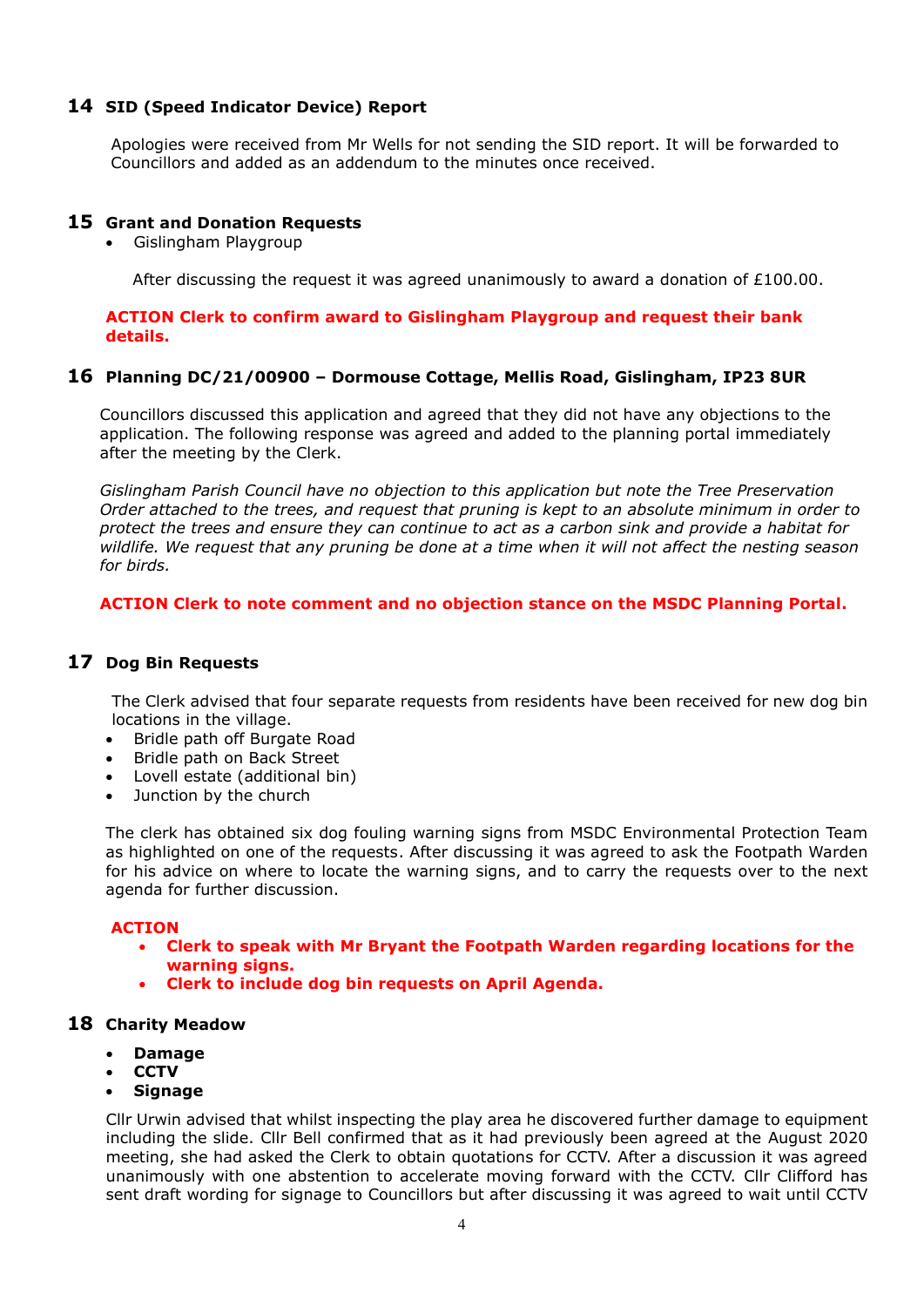was finalised in case there needed to be specific wording in relation to the CCTV. Cllr Clifford also suggested contacting Suffolk Police Design Guide for assistance with Crime Prevention.

#### **ACTION**

- **Clerk to obtain quotations for CCTV installation**
- **Clerk to contact Suffolk Police Design Guide**

## **19 Policies**

Prepared by the Clerk and circulated to councillors in advance of the meeting

| Health and Safety Policy           | Agreed unanimously with 1 abstention  |
|------------------------------------|---------------------------------------|
| Privacy Policy                     | Agreed unanimously with 1 abstention  |
| <b>Community Engagement Policy</b> | Agreed unanimously with 1 abstention  |
| Cookies Policy                     | Agreed unanimously with 2 abstentions |
| Data Protection Policy             | Agreed unanimously with 1 abstention  |
| Parish Publication Policy          | Agreed unanimously with 1 abstention  |
| Safeguarding Policy                | Agreed unanimously with 1 abstention  |
| <b>Transparency Code</b>           | Agreed unanimously with 1 abstention  |
| Code of Conduct                    | Agreed unanimously with 1 abstention  |

#### **ACTION Clerk to add policies to website.**

#### **20 Standing Orders**

Prepared by the Clerk and circulated to councillors in advance of the meeting. Cllr Bell highlighted that Standing Order no. 3(x) had been changed to 2.5 hrs.

Agreed unanimously with 1 abstention.

#### **ACTION Clerk to add to website.**

#### **21 Financial Regulations**

Prepared by the Clerk/RFO and circulated to councillors in advance of the meeting. Agreed unanimously with 1 abstention.

#### **ACTION Clerk to add to website.**

#### **22 Risk Assessment and Management**

Prepared by the Clerk/RFO and circulated to councillors in advance of the meeting. Agreed unanimously with 1 abstention.

#### **ACTION Clerk to add to website.**

#### **23 Internal Controls**

Prepared by the Clerk/RFO and circulated to councillors in advance of the meeting.

Internal Control and Internal Audit effectiveness review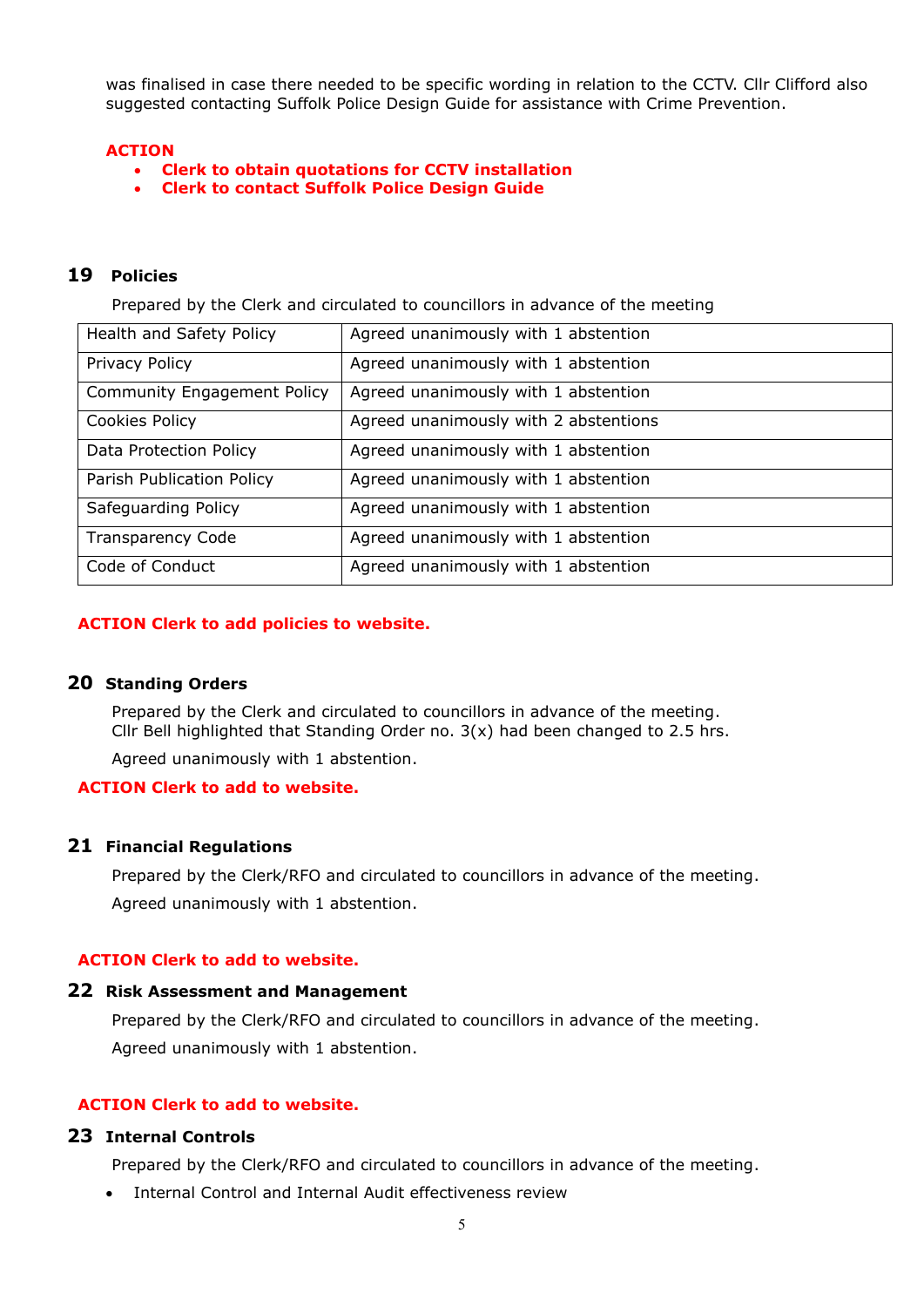The RFO confirmed the council's internal control and internal audit system had been reviewed as adequate and satisfactory.

• Internal Control Statement approval

Agreed unanimously with 1 abstention.

## **ACTION Clerk to add to website.**

## **24 Third Party Street Lighting Inventory 2020-2021 Approval**

The current recorded inventory and associated costs for the financial year 2020-2021 was received from Suffolk Highways and forwarded to councillors in advance of the meeting for approval.

Approved unanimously.

## **ACTION Clerk to advise Suffolk Highways that the inventory is approved.**

## **25 Finance**

Admin Payment (Clerk & RFO) **- £1,055.70** (including accrued holiday pay for y/e March 2021) agreed unanimously Zoom Subscription for March meeting (Direct from Co-op Bank account) - **£14.39** agreed unanimously. Cllr I Urwin expenses (online Health & Safety course) - **£36.00** agreed unanimously SALC Audit Training - **£30.00** agreed unanimously SALC End of Yr Training - **£30.00** agreed unanimously Glasdons (dog bins) - **£509.93** agreed unanimously Office Needs Direct (litter bins) - **£1,049.70** agreed unanimously

**Action Cllr Bell to pay approved invoices by BACS.**

#### **26 Annual Parish Council Meeting and Annual Parish (Village) Meeting**

SALC have advised that both meetings need to be held between 1-6<sup>th</sup> May 2021 if councils wish to hold them remotely. After this time it is unknown whether the current Covid 19 legislation on holding meetings remotely will be extended or not.

After a discussion it was agreed to hold both meetings on Tuesday 4th May at 6pm, with the Annual Parish (Village) Meeting first followed by the Annual Parish Council Meeting.

## **27 Training**

Cllr Mew confirmed that he is due to start his first New Councillor training module on 28th April 2021.

## **28 Date of next meeting 19th April 2021 at 6pm via Zoom.**

Meeting Closed at 7:52pm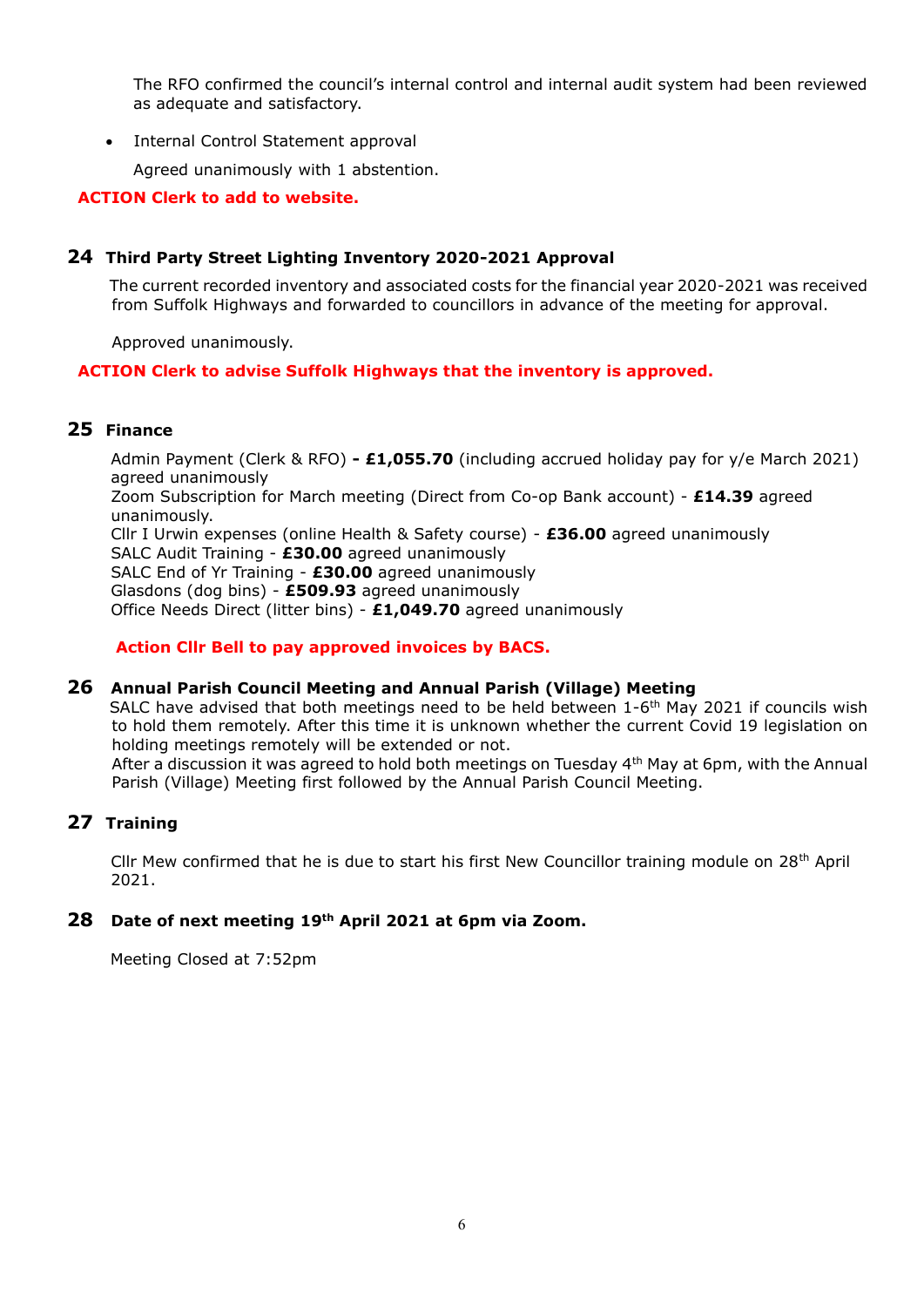# **County Councillor Report**



# **March 2021 Gislingham Parish Council**

Councillor Jessica Fleming, Hartismere Division, Suffolk

[Jessica.fleming@suffolk.gov.uk](mailto:Jessica.fleming@suffolk.gov.uk) Tel: 07714-597980 Twitter: @jesstfleming

*COVID-19 Community Testing.* Community testing is aimed at people who have to leave their home during lockdown, for example due to work or caring commitments, or for essential shopping. There are centres at Elmswell, Stowmarket and Eye Town Hall. To book a slot, visit: [COVID-19 testing in Suffolk if you don't have symptoms | Suffolk County Council](https://suffolkgrowth.us10.list-manage.com/track/click?u=087879d667caa7b4977f8a451&id=bd45bfa224&e=eee6f150b2)

**Business** Assistance – Suffolk authorities continue to support businesses through various packages including, but not limited to:

- *Local restrictions support grants (LRSG)*. Visit: [Funding | Suffolk Growth](https://suffolkgrowth.us10.list-manage.com/track/click?u=087879d667caa7b4977f8a451&id=633e74ea7c&e=eee6f150b2) to find out more.
- *Additional Restrictions Grant.* Visit: [Funding | Suffolk Growth](https://suffolkgrowth.us10.list-manage.com/track/click?u=087879d667caa7b4977f8a451&id=23820e4e22&e=eee6f150b2) to find out more.
- *Suffolk Inclusive Growth Investment Fund.* Intended to help Suffolk's business recovery. Round-2 announcement is due 26 March 2021. [SIGIF Funding | Suffolk Growth](https://suffolkgrowth.us10.list-manage.com/track/click?u=087879d667caa7b4977f8a451&id=7024ee4931&e=eee6f150b2)

**Suffolk County Council Budget Agreed** – The Council at its February meeting announced a budget of £597.9million - an increase of £41million (7.4%) on 2020/21. About £15m is allocated to ongoing pandemic responses. Council tax will increase by 3.99% of which 2% is dedicated to social care.

**Opt-in Open for Council funded School Travel for 2021/2022** - If eligible for funded school travel you will be contacted by 15 May 2021, earlier if starting secondary school. Everyone using the service must opt in by 31<sup>st</sup> May. Please refer to <https://www.suffolkonboard.com/schooltravel/>

**Plug In Suffolk -** offers grants for installing Electric Vehicle charging points at non-profit locations such as community centres, car parks and village halls. Visit [Green Suffolk's website](http://www.greensuffolk.org/plug-in-suffolk/) or contact Suffolk County Council's environment strategy officer Peter Frost (ESO) [Peter.Frost2@suffolk.gov.uk](mailto:Peter.Frost2@suffolk.gov.uk)

**Recycling – Get Recycling Right Campaign!** Locally, around 150 tonnes of nappies (about 3,000) end up in Suffolk recycling bins each year needing to be removed during sorting. This truly unpleasant job needs to be done by hand by staff at Suffolk's Material Recycling Facility in Gt Blakenham.

For bulky items, contact Mid Suffolk for collection. It costs **£42.50** for up to 5 separate items, or 10 bags of household refuse/garden waste. Be cautious about handing over to independent traders which may fly tip the materials collected. The Suffolk Waste Partnership has a designated website on lessons and fun games for children -

<http://www.suffolkschoolsrecycling.org.uk/>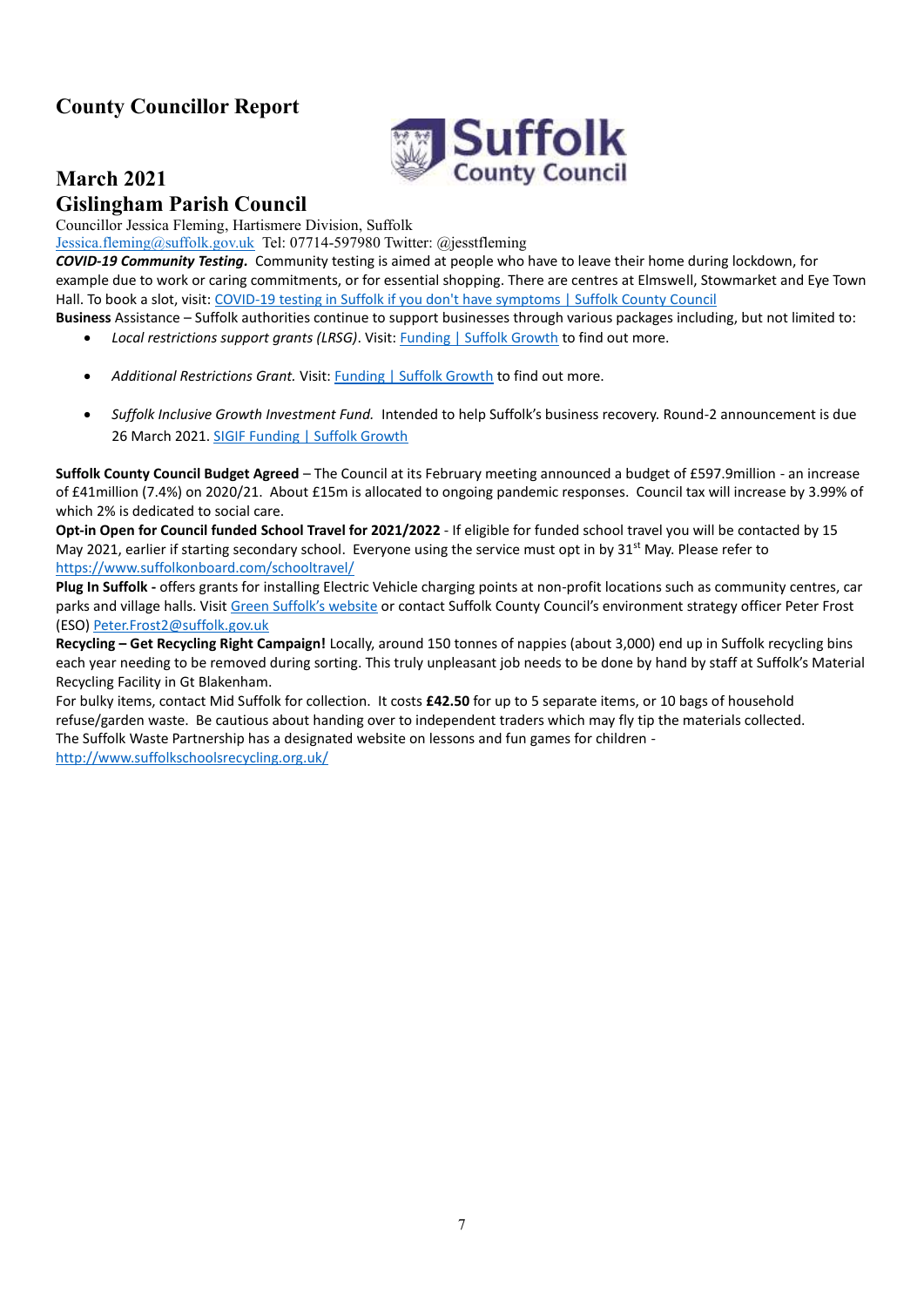# **DISTRICT COUNCILLOR'S REPORT MARCH 2021**

| Current        | Home But Not Alone number and underpinning services. 0800 876 6926. The phonelines are open                                                                                                   |  |  |  |  |  |  |  |
|----------------|-----------------------------------------------------------------------------------------------------------------------------------------------------------------------------------------------|--|--|--|--|--|--|--|
| COVID-         | from 9am to 5pm, Mon to Fri. Demand on the Home But Not Alone phone number has grown but                                                                                                      |  |  |  |  |  |  |  |
| 19 Infor-      | the most significant calls involve help with complex mental health issues.                                                                                                                    |  |  |  |  |  |  |  |
| mation         |                                                                                                                                                                                               |  |  |  |  |  |  |  |
|                | Latest news: https://www.midsuffolk.gov.uk/features/our-covid-19-response/                                                                                                                    |  |  |  |  |  |  |  |
|                | <b>Suffolk Advice and Support Service:</b>                                                                                                                                                    |  |  |  |  |  |  |  |
|                | Hardship Fund: For financial advice or support with access to food, call The Suffolk Advice and Sup-                                                                                          |  |  |  |  |  |  |  |
|                | port Service on 0800 068 3131.                                                                                                                                                                |  |  |  |  |  |  |  |
|                |                                                                                                                                                                                               |  |  |  |  |  |  |  |
|                | Covid-19 business grants now available                                                                                                                                                        |  |  |  |  |  |  |  |
|                | Business in Babergh and Mid Suffolk who have had to close their doors to customers, or have been<br>significantly financially impacted by Covid-19 restrictions, may be eligible for support. |  |  |  |  |  |  |  |
|                | Further info. https://www.midsuffolk.gov.uk/features/support-available-for-businesses-in-babergh-                                                                                             |  |  |  |  |  |  |  |
|                | and-mid-suffolk                                                                                                                                                                               |  |  |  |  |  |  |  |
|                |                                                                                                                                                                                               |  |  |  |  |  |  |  |
|                | The numbers of COVID-19 cases and deaths are on the Suffolk public health site which can be ac-<br>cessed at: HTTPS://www.healthysuffolk.org.uk/jsna/coronawatch                              |  |  |  |  |  |  |  |
|                |                                                                                                                                                                                               |  |  |  |  |  |  |  |
| INDE-          | New 'Independent Living Service' developed to help improve the quality of life of the districts' most                                                                                         |  |  |  |  |  |  |  |
| <b>PENDENT</b> | vulnerable residents needing home adaptations - offering advice and support to help them live inde-                                                                                           |  |  |  |  |  |  |  |
| <b>LIVING</b>  | pendently and safely in their homes.                                                                                                                                                          |  |  |  |  |  |  |  |
| <b>SERVICE</b> | More information: https://www.babergh.gov.uk/housing/private-sector-housing-grants/independ-                                                                                                  |  |  |  |  |  |  |  |
|                | ent-living-service/                                                                                                                                                                           |  |  |  |  |  |  |  |
|                | You could receive a Disabled Facilities Grant if you or someone in your household is disabled and                                                                                             |  |  |  |  |  |  |  |
|                | changes to your home are needed.                                                                                                                                                              |  |  |  |  |  |  |  |
|                | Who is the service for?                                                                                                                                                                       |  |  |  |  |  |  |  |
|                | The service is for residents who: live in Babergh or Mid Suffolk, have a registered (or able to be reg-                                                                                       |  |  |  |  |  |  |  |
|                | istered as) disability, own a home or rent from a private landlord                                                                                                                            |  |  |  |  |  |  |  |
|                | If you are a Council or housing association tenant, contact your Housing Officer for help and advice                                                                                          |  |  |  |  |  |  |  |
|                | on how you can remain safely in your home or consider alternative accommodation.                                                                                                              |  |  |  |  |  |  |  |
| <b>New</b>     | As the plans for a new hospital for West Suffolk get underway it is important that as many people                                                                                             |  |  |  |  |  |  |  |
| West Suf-      | are involved in developing the proposals as possible. The vision for the West Suffolk NHS Foundation                                                                                          |  |  |  |  |  |  |  |
| folk Hos-      | Trust (WSFT) project is to ensure the way that health services are delivered is fit for the local popula-                                                                                     |  |  |  |  |  |  |  |
| pital          | tion's current and future needs and the team need your help to do that. The new facility is for West                                                                                          |  |  |  |  |  |  |  |
|                | Suffolk people and is to be designed by West Suffolk people.                                                                                                                                  |  |  |  |  |  |  |  |
|                | The project team are establishing a Co-production Community Engagement Group (CCEG) which will                                                                                                |  |  |  |  |  |  |  |
|                | help shape the public engagement around the hospital redevelopment.                                                                                                                           |  |  |  |  |  |  |  |
|                | If you would like to join the CCEG or to find out more information, please visit the website at                                                                                               |  |  |  |  |  |  |  |
|                | https://www.wsh.nhs.uk/New-healthcare-facility/Get-involved.aspx and complete an expression of                                                                                                |  |  |  |  |  |  |  |
|                | interest form.                                                                                                                                                                                |  |  |  |  |  |  |  |
| Advance        | B&MSDC will be observing a pre-election period moratorium (purdah) in respect of the forthcoming                                                                                              |  |  |  |  |  |  |  |
| notice -       | Police and Crime Commissioner and Suffolk County Council Elections on Thursday 6 May 2021. The                                                                                                |  |  |  |  |  |  |  |
| elections      | moratorium will run from 25 March 2021 - the date that the notice of election is published -                                                                                                  |  |  |  |  |  |  |  |
|                | through to 7 May 2021. Please note that the Mid Suffolk full council meeting will not be affected as                                                                                          |  |  |  |  |  |  |  |
|                | the notice will be published after the meeting has concluded.                                                                                                                                 |  |  |  |  |  |  |  |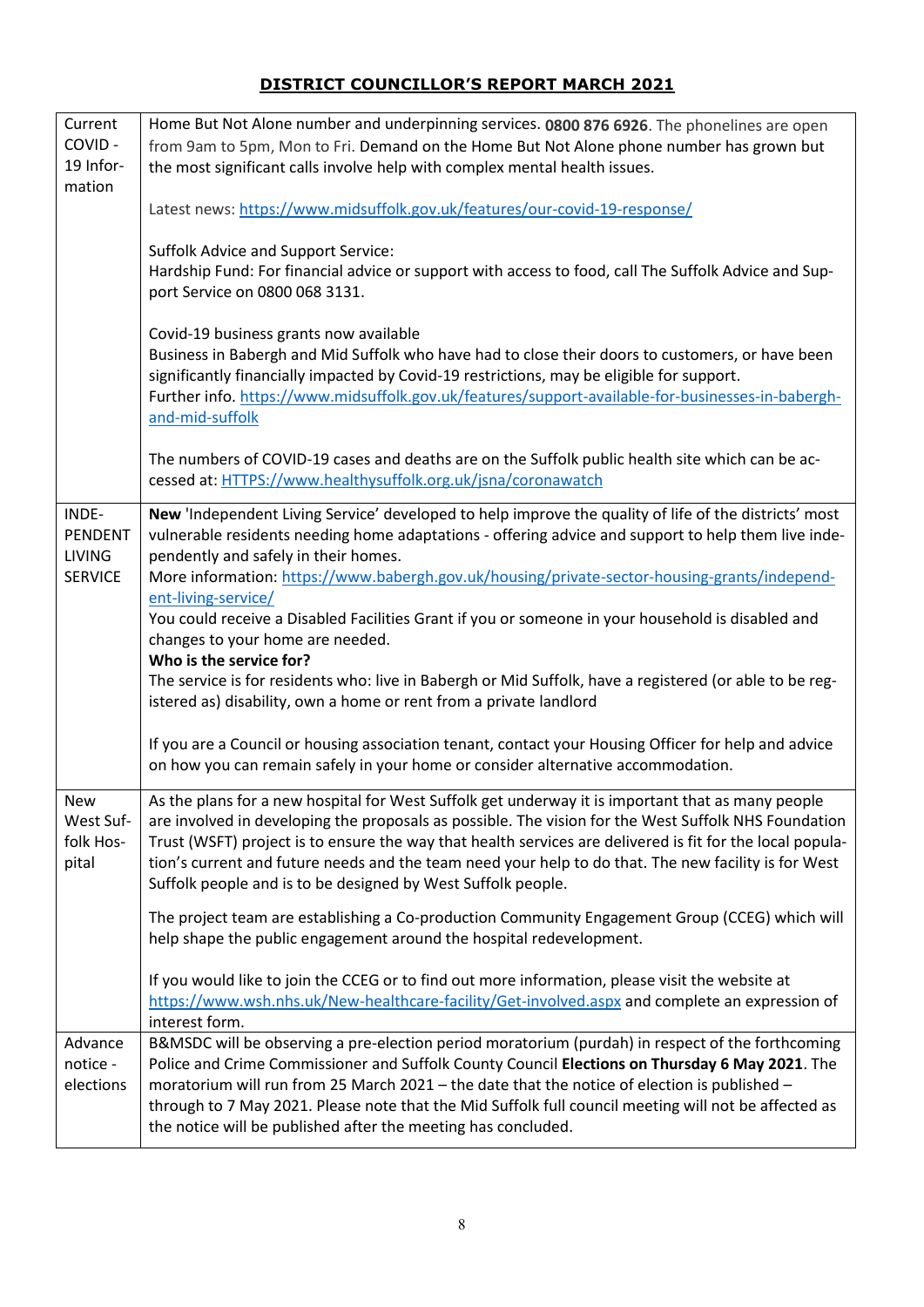| <b>CENSUS</b>        | Feb 22-27 Advance Card Lands                                                                                                                                     |  |  |  |  |  |  |
|----------------------|------------------------------------------------------------------------------------------------------------------------------------------------------------------|--|--|--|--|--|--|
| 21                   | Mar 3-12 Initial contact Packs Digital-first pack:                                                                                                               |  |  |  |  |  |  |
| 21 <sup>st</sup>     | Aims to:                                                                                                                                                         |  |  |  |  |  |  |
| March                | Provide Digital-First households (89% of all households) with their household access code                                                                        |  |  |  |  |  |  |
|                      | for the electronic questionnaire.                                                                                                                                |  |  |  |  |  |  |
|                      | Replicate messaging that appears on the front page of the paper questionnaire.                                                                                   |  |  |  |  |  |  |
|                      | Provide help options - including where to request a paper questionnaire.                                                                                         |  |  |  |  |  |  |
|                      | Followed by reminders, a "Field Force", non-compliance measures 30 <sup>th</sup> April                                                                           |  |  |  |  |  |  |
|                      | From 2011 Census: Household Spaces with at least one usual resident 40,306 - 96%                                                                                 |  |  |  |  |  |  |
|                      | Household spaces with no usual residents $1,623 - 4\%$                                                                                                           |  |  |  |  |  |  |
| MSDC Fi-             | The latest financial report shows that MSDC incurred additional costs due to Covid of £1.1m and a                                                                |  |  |  |  |  |  |
| nancial              | reduction in income of £950k. All but £138 of these losses has been reimbursed via central gov-                                                                  |  |  |  |  |  |  |
| Report               | ernment grants.                                                                                                                                                  |  |  |  |  |  |  |
|                      | The anticipated total underspend for the current year to the end of March 2021 is £1.8m. The un-                                                                 |  |  |  |  |  |  |
|                      | derspend on staff due to unfilled vacancies is £450k. Many key areas of provision of much                                                                        |  |  |  |  |  |  |
|                      | needed services to our residents are underspent. However, the target for investment in commer-                                                                   |  |  |  |  |  |  |
|                      | cial properties across the country is likely to be met despite a huge loss in the value of properties                                                            |  |  |  |  |  |  |
|                      | already purchased.                                                                                                                                               |  |  |  |  |  |  |
|                      | The medium-term forecast is that by the end of March 2021 MSDC will have built up a cash sur-                                                                    |  |  |  |  |  |  |
|                      | plus of £8m, excluding New Homes Bonus which is expected to be £1.6m in 2020/21.                                                                                 |  |  |  |  |  |  |
| The                  | The Housing Revenue Account is heading for an underspend of £2.7m in 2020/21. This is almost en-                                                                 |  |  |  |  |  |  |
| Housing              | tirely due to delays in developing new council homes. To keep the underspend as low as possible, a                                                               |  |  |  |  |  |  |
| Revenue              | substantial programme of acquisition of homes for rent is being undertake in the last 3 months of                                                                |  |  |  |  |  |  |
| Account              | the current financial year.                                                                                                                                      |  |  |  |  |  |  |
|                      |                                                                                                                                                                  |  |  |  |  |  |  |
| 16 <sup>th</sup> Feb | 2021/22 Budget. The Council was asked to vote to approve the budget, in particular: That the Gen-                                                                |  |  |  |  |  |  |
| <b>MSDC</b>          | eral Fund Budget for 2021/22 is based on an increase to Council Tax of 1.66% which equates to                                                                    |  |  |  |  |  |  |
| Council              | £2.80 per annum (23p per month) for a Band D property. This will raise a total sum in the region of a                                                            |  |  |  |  |  |  |
| Meeting              | total of £104,000. This increase was opposed by the opposition on the grounds that the budget was                                                                |  |  |  |  |  |  |
|                      | being set year on year to create a surplus that would increase reserves further and this increase was<br>unnecessary and inappropriate in these difficult times. |  |  |  |  |  |  |
|                      | A 20% underspend.                                                                                                                                                |  |  |  |  |  |  |
|                      | In response to detailed amendments proposed by the opposition the administration added an extra                                                                  |  |  |  |  |  |  |
|                      | item to the published agenda.                                                                                                                                    |  |  |  |  |  |  |
|                      | The extra item was: "That the General Fund Budget proposals for 2021/22 and four-year outlook set                                                                |  |  |  |  |  |  |
|                      | out in the report be approved, and that recommendations to Cabinet be prepared, using a balanced,                                                                |  |  |  |  |  |  |
|                      | cross-party approach, for the allocation of the additional £4m of funding for investment in our local                                                            |  |  |  |  |  |  |
|                      | economy, housing, the wellbeing of our residents and in our communities. This cross-party approach                                                               |  |  |  |  |  |  |
|                      | would also give consideration to the budget amendments proposed in 2020/21 and 2021/22."                                                                         |  |  |  |  |  |  |
|                      | This was in response to the amendments to the budget from the Greens and Lib. Dems. that were                                                                    |  |  |  |  |  |  |
|                      | targeted to achieve the council's strategic priorities and support the ambition of achieving carbon                                                              |  |  |  |  |  |  |
|                      | net zero by 2030.                                                                                                                                                |  |  |  |  |  |  |
|                      | Transfers will be made from the Growth and Efficiency Fund into the following reserves which are                                                                 |  |  |  |  |  |  |
|                      | aligned to the Councils key strategic priorities;                                                                                                                |  |  |  |  |  |  |
|                      | £1m for Economy,<br>$\bullet$                                                                                                                                    |  |  |  |  |  |  |
|                      | £1m for Housing,<br>٠                                                                                                                                            |  |  |  |  |  |  |
|                      | £1m for Communities,<br>$\bullet$                                                                                                                                |  |  |  |  |  |  |
|                      | £1m for Well-being,<br>$\bullet$                                                                                                                                 |  |  |  |  |  |  |
|                      | £104k towards Covid related business recovery                                                                                                                    |  |  |  |  |  |  |
|                      | will be used as directed by cross party work groups to be set up in May and due to report by                                                                     |  |  |  |  |  |  |
|                      | July.                                                                                                                                                            |  |  |  |  |  |  |
|                      | The published amendments were withdrawn, and the new additions were supported by both the                                                                        |  |  |  |  |  |  |
|                      | administration and the opposition.                                                                                                                               |  |  |  |  |  |  |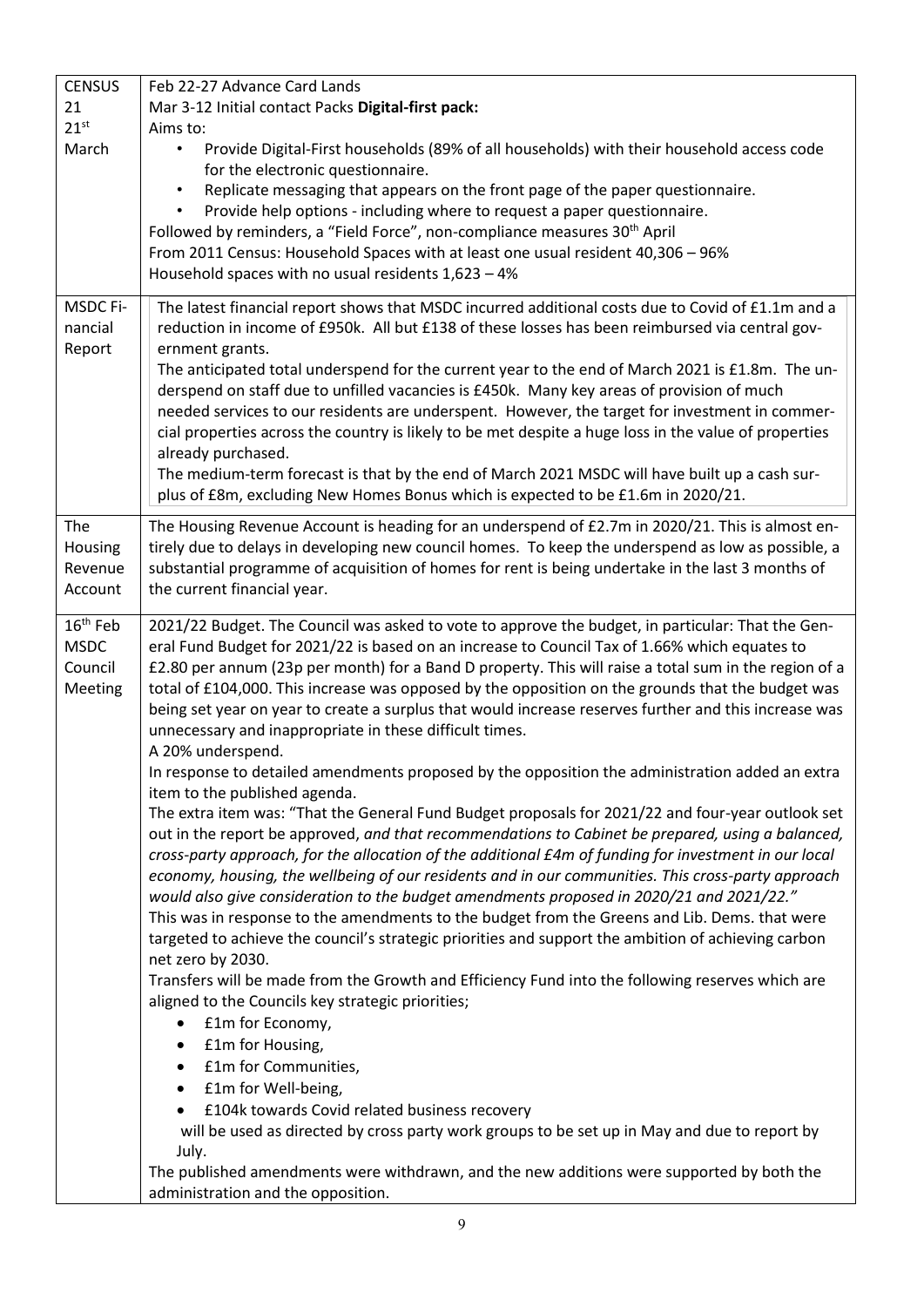|                                     | The administration also put forward the Housing Revenue Account Budget which was carried by one<br>vote, it was opposed because it included increases in Social Rents - £1.30 per week, for the most vul-<br>nerable that were again considered inappropriate and unjustified in the context of reserves being<br>held.                                                                                                                                  |
|-------------------------------------|----------------------------------------------------------------------------------------------------------------------------------------------------------------------------------------------------------------------------------------------------------------------------------------------------------------------------------------------------------------------------------------------------------------------------------------------------------|
| Environ-<br>ment<br><b>Briefing</b> | Solar Carports at leisure centres coming to cabinet. Will include battery storage. There will be a con-<br>duit between carport and leisure centre. LC can feedback to grid if needed.                                                                                                                                                                                                                                                                   |
|                                     | Decarbonisation of Public Assets - successful grant bid for further greening projects of the leisure<br>centres at Stowmarket and Stradbroke. £650,000 for Mid Suffolk (£1.4 M between Babergh and Mid<br>Suffolk). Scoping works to use the award, Solar Carports at leisure centres coming to cabinet. Will<br>include battery storage. There will be a conduit between carport and leisure centre. LC can feedback<br>to grid if needed.              |
|                                     | Gateway 14 - Greater South East Energy Hub - discussions on how to make it more sustainable us-<br>ing ground source heating, PV etc                                                                                                                                                                                                                                                                                                                     |
| Biodiver-<br>sity                   | Will Birchnall Corporate Manager - Public Realm, Planning and communities, has looked into tree<br>canopy surveys with Islington who have surveyed their trees to gain a monetary asset value.                                                                                                                                                                                                                                                           |
|                                     | Tree and hedge planting. Web form for parish and community groups will be going out and running<br>through March. Interested parties who own land can receive free trees to plant on their land next<br>autumn/winter. Tree wardens will be involved and have helped to develop this form. Give a heads<br>up to people in our wards.                                                                                                                    |
|                                     | Meadow planting - open spaces and verges. Procurement team were re-deployed on business<br>grants. This is being done now. Will B is scoping potential sites. Plan is for Yellow-Rattle seeding in<br>Autumn. Two other pieces of equipment are purchased including scarifying machine.                                                                                                                                                                  |
| Sustaina-<br>ble                    | Katherine Davies - new sustainable transport officer in post now for 3 weeks.                                                                                                                                                                                                                                                                                                                                                                            |
| Transport                           | Working with County, looking at Local Transport Plan. Mechanism to capture views of communities<br>will include a mapping tool where communities think routes should be instated. Parish Councils can<br>register. Cycling facilities can also be mapped. A vision document will set out intent for plan.                                                                                                                                                |
| Tetra Pak                           | There has been much debate amongst councillors and residents regarding the recycling of Tetra Pak.<br>At present the only way to recycle them in Mid Suffolk is to take them to the recycling depot in<br>Stowmarket. You should not add them to your green recycling bin.                                                                                                                                                                               |
|                                     | It has been suggested that perhaps there should be a scheme like Terracycle operates for Walkers<br>Crisp packets, or manufacturers should be more responsible for the cost of recycling their packaging.<br>What would residents like to see happen? Please let me know.                                                                                                                                                                                |
|                                     | Environment Bill will bring in the Resource and Waste Strategy. 3 consultations imminent on 1) im-<br>plementation of consistent waste scheme country-wide 2) deposit return scheme on cans and bot-<br>tles to supermarkets. 3) Extended Production Responsibility (EPR) in 2027- manufacturers to bear<br>the costs of waste produced. So Tetrapak would have to pay for collection banks and for the disposal<br>of any waste product after recycling |

# Councillor Rowland Warboys

# rowland.warboys@midsuffolk.gov.uk Tel. 01379783412 07484186121